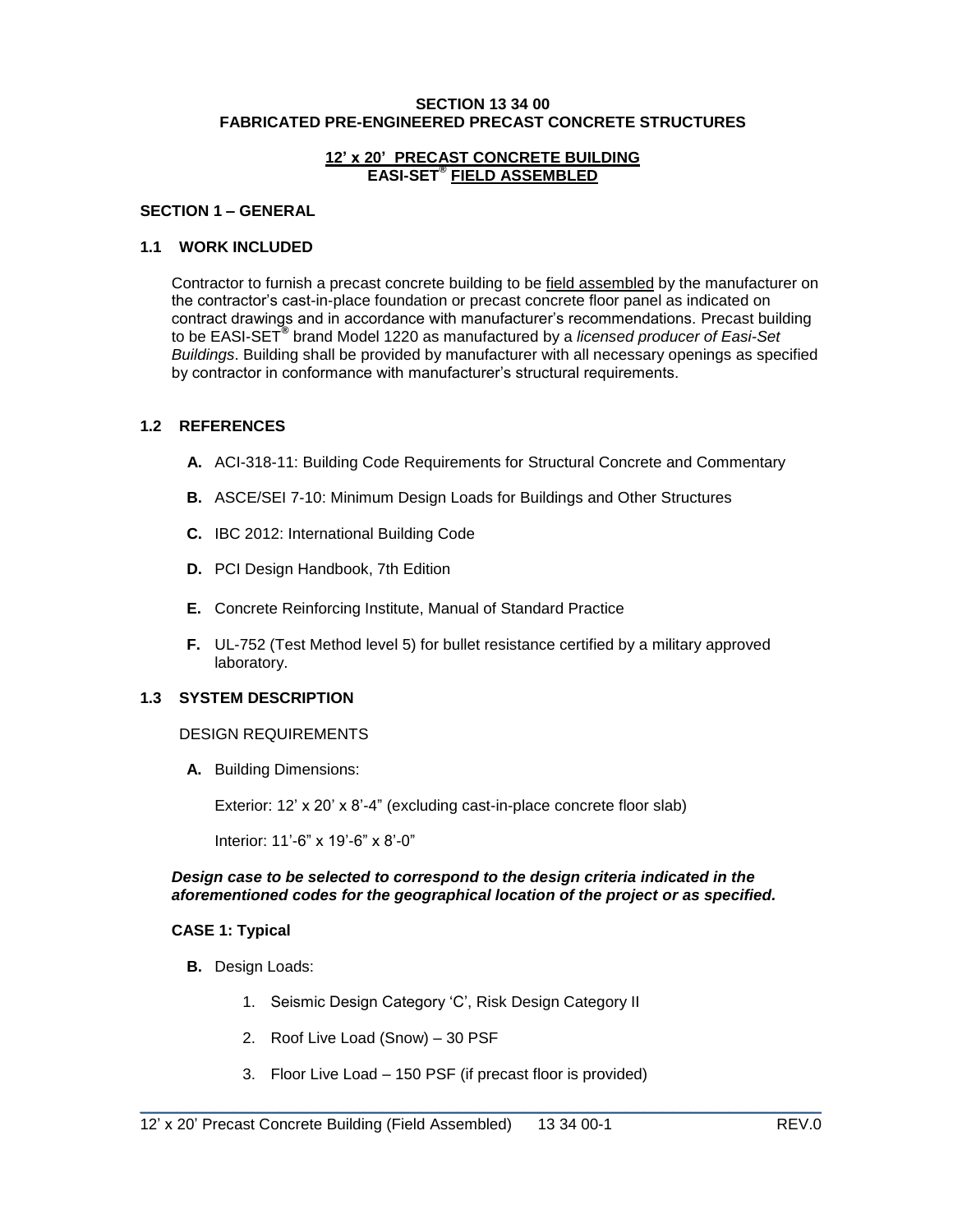### 4. Wind Loading\* – 115 MPH

\*Design loads relate to precast components only, not accessories (i.e. doors, windows, vents, etc.)

## **CASE 2: Heavy**

- **C.** Design Loads:
	- 1. Seismic Design Category 'D', Risk Design Category III
	- 2. Roof Live Load (Snow) 60 PSF
	- 3. Floor Live Load 250 PSF (if precast floor is provided)
	- 4. Wind Loading\* 165 MPH

\*Design loads relate to precast components only, not accessories (i.e. doors, windows, vents, etc.)

- **D.** Roof: Roof panel shall have a peak in the center of 12-foot direction and shall slope  $\frac{1}{2}$ " to each side. The roof shall extend a minimum of  $2\frac{1}{2}$ " beyond the wall panel on each side and have a turndown design which extends  $\frac{1}{2}$ " below the top edge of the wall panels to prevent water migration into the building along top of wall panels. Roof shall also have an integral architectural ribbed edge.
- **E.** Roof, floor, and wall panels must each be produced as single component monolithic panels. No roof, floor, or vertical wall joints will be allowed, except at corners and along perimeter. Wall panels shall be set on top of floor panel.
- **F.** Floor panel or contractor supplied cast-in-place slab must have  $\frac{1}{2}$ " step-down around the entire perimeter to prevent water migration into the building along the bottom of wall panels.

## **1.4 SUBMITTALS**

- A. Engineering calculations that are designed and sealed by a professional engineer, licensed to practice in the state where the project is located, shall be submitted for approval.
- B. Manufacturers' product literature shall be provided for any plumbing, electrical, and miscellaneous installed fixtures demonstrating compliance with these specifications.

## **1.5 QUALITY ASSURANCE**

- **A.** The precast concrete building producer shall be a plant-certified member of either the National Precast Concrete Association (NPCA), The Precast/Prestressed Concrete Institute (PCI), or equal.
- **B.** The precast concrete building producer shall demonstrate product knowledge and must have a minimum of 5 years experience manufacturing and setting precast concrete.
- **C.** The manufacturer must be a licensed producer of Easi-Set Buildings
- **D.** No alternate building designs to the pre-engineered EASI-SET**®** building will be allowed unless pre-approved by the owner 10 days prior to the bid date.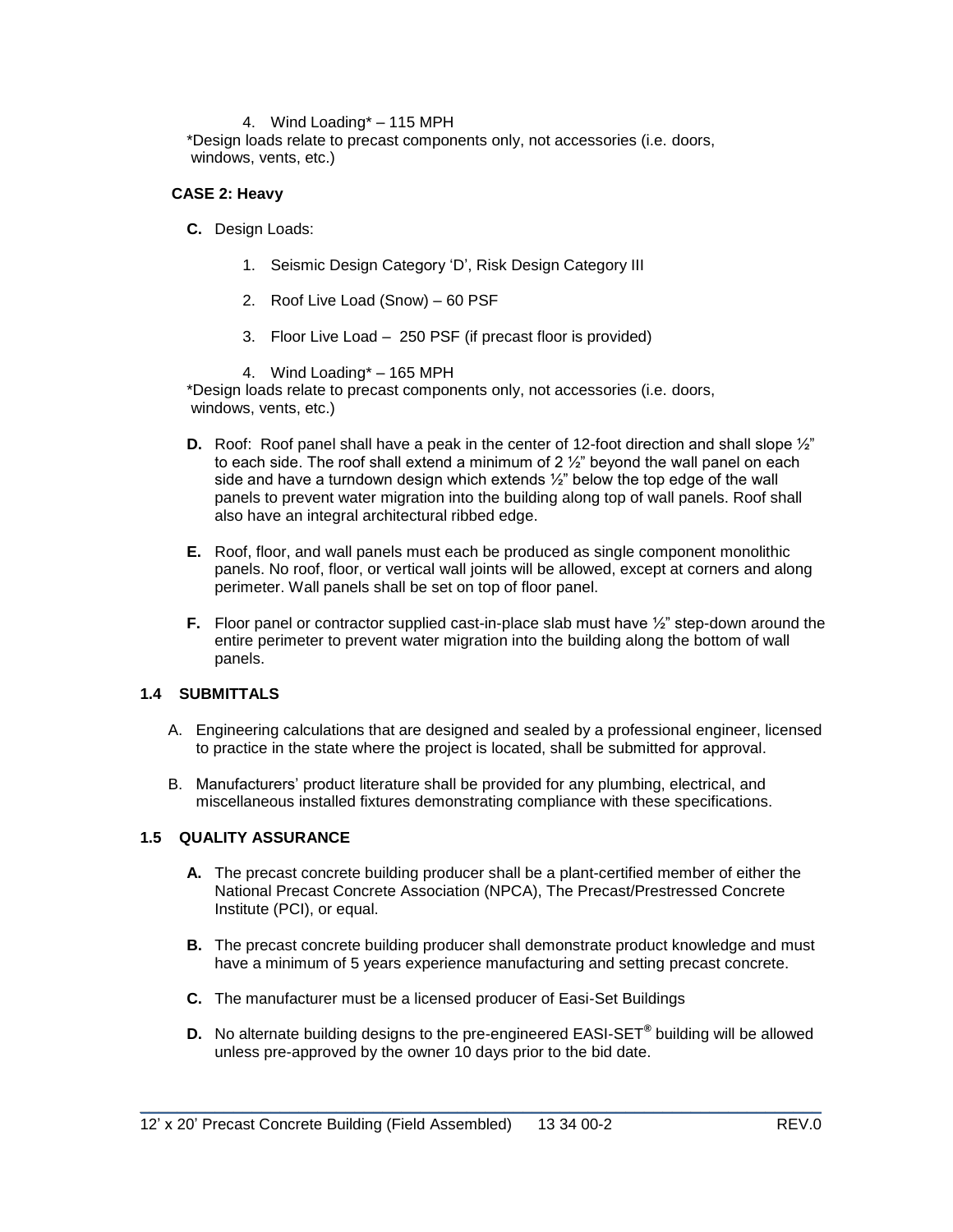# **SECTION 2 – PRODUCTS**

## **2.1 MATERIALS**

- **A.** Concrete: Steel-reinforced, 5000 PSI minimum 28-day compressive strength, airentrained (ASTM C260).
- **B.** Reinforcing Steel: ASTM A615, grade 60 unless otherwise specified. Welded Wire Fabric: ASTM 185, Grade 65
- **C.** Post-tensioning Strand: 41K Polystrand CP50, ½" 270 KSI Seven-Wire strand, enclosed within a greased plastic sheath (ASTM A416). Roof and floor each shall be posttensioned by a proprietary, second generation design using a single, continuous tendon. Said tendon is placed in the concrete slab to form a perimeter loop starting from one corner of the slab to a point where the cable entered the slab. The tendon then turns 90 degrees and follows the cable member(s) in the periphery to a point midway along the "X" axis of the concrete building panel and then turns 90 degrees along the "Y" axis of the concrete building panel. This bisects the concrete building panel and crosses the opposite parallel portion of the cable member and exits from an adjacent side of the concrete building panel. This creates a cable pattern with no less than 2.5 parallel cables in any direction. To ensure a watertight design, no alternate methods shall be substituted for the post-tensioning.
- **D.** Sealant: All joints between panels shall be caulked on the exterior and interior surface of the joints. Caulking shall be DOW CORNING 790 silicone sealant or equal. Exterior caulk reveal to be 3/8"x 3/4" deep so that sides of the joint are parallel for proper caulk adhesion. Back of the joint to be taped with bond breaking tape to ensure adhesion of caulk to parallel sides of joint and not the back.
- **E.** Vents: Two screened aluminum vents to be cast in rear wall. Vents shall be SUNVENT INDUSTRIES Model FL-164 or equal.
- **F.** Panel Connections: All panels shall be securely fastened together with 3/8" thick steel brackets. Steel is to be of structural quality, hot-rolled carbon complying with ASTM A36 and hot dipped galvanized after fabrication. All fasteners to be  $\frac{1}{2}$ " diameter bolts complying with ASTM A325 for carbon steel bolts. Cast-in anchors used for panel connections to be Dayton-Superior F-63 coil inserts, or equal. All inserts for corner connections must be secured directly to form before casting panels. No floating-in of connection inserts shall be allowed. Wall panels shall be connected to cast-in-place floor slab using expansion anchors providing adequate embedment by manufacturer.

## **2.2 ACCESSORIES**

- **A. Doors and Frames**: Shall comply with Steel Door Institute "Recommended Specifications for Standard Steel Doors and Frames" (SDI-100) and as herein specified. All door and frame galvanizing shall be in accordance with ASTM A924 and A653, A60 minimum coating thickness.
	- 1. The buildings shall be equipped with double 3'-0" x 6'-8" x 1-3/4" thick insulated, 18 gauge, metal doors with 16-gauge frames (to meet wall thickness). Doors to have flush top cap. 12 gauge flat astragals shall be applied to the active leaf to protect against the elements or forced opening. Doors and frames shall be factory bonderized and painted with one coat of rust inhibitive primer and one finish coat of enamel paint; color to be BOLT BROWN unless specified otherwise.
	- 2. Doors and frames shall meet SDI standard Level 2, 1¾" heavy duty.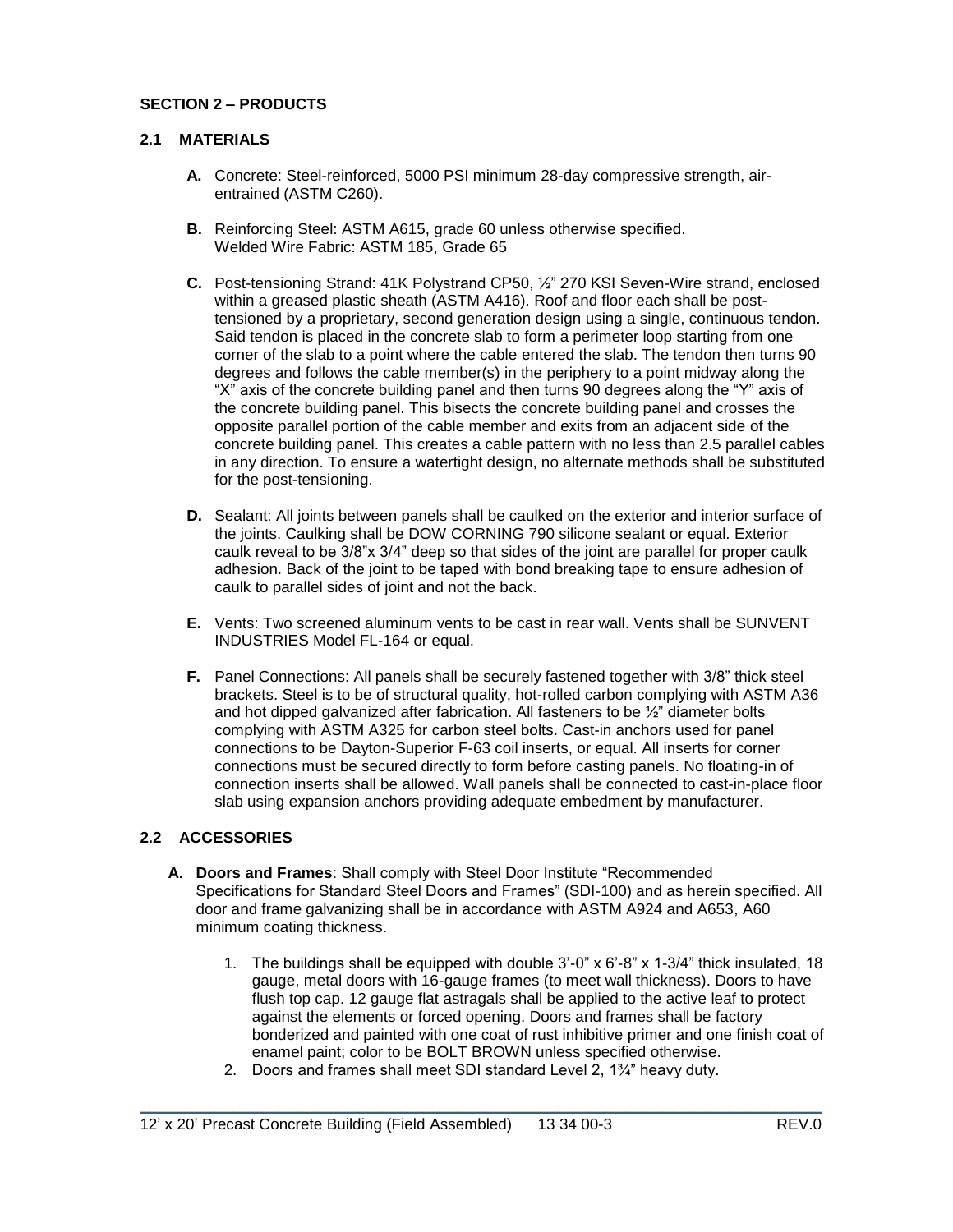*Approved manufacturers: Republic, Steelcraft, Ceco, Black Mountain, Pioneer, Curries, Mesker, MPI, Door components or equal Approved distributor: Integrated Entry Systems*

## **B. Door Hardware**:

**1. Pull Handle**: Shall meet requirements of ANSI A156.2. Shall be thru bolt attached and constructed of a minimum  $\frac{3}{4}$ " diameter stainless pull handle sized 8" center to center with a stainless backer plate, minimum 0.053" on both sides. *Approved manufacturers: Design Hardware, Don-Jo, or equal*

**2. Hinges**: Shall comply with ANSI A156.1 and be of the ball bearing, non-removable pin type (3 per door minimum). Hinges shall be 4  $\frac{1}{2}$  x 4  $\frac{1}{2}$  US26D (652) brushed chrome finish. Manufacturer shall provide a lifetime limited warranty. *Approved manufacturers: Design Hardware, or equal*

**3. Deadbolt**: Commercial Grade Deadbolt conforming to ANSI 156.5 furnished with a 2  $\frac{1}{4}$ " face plate and a 1" projecting deadbolt with hardened steel pins. Dead bolts shall be UL and ADA approved. Finish shall be US26D (626) brushed chrome finish. Manufacturer shall provide a lifetime limited warranty. *Approved manufacturers: Design Hardware, Dorma, or equal*

**4. Surface Bolt**: 8" Surface bolt UL listed. Finish US26D (626) brushed chrome finish. (2 per inactive leaf) *Approved manufacturers: Don-Jo, Design Hardware, or equal*

**6. Threshold**: Bumper Seal type threshold with a maximum 1" rise to prevent water intrusion. Thresholds shall be approved for UL 10B suitable for use with fire doors rated up to three hours.

*Approved manufacturers: National Guard Products or equal* 

**7. Overhead Door Holder**: Heavy duty surface mounted hold open device with hold open/stop angle of 85 to 110 degrees. Construction shall be stainless steel. Finish US32D (630) satin stainless steel finish.

*Approved manufacturers: ABH, Rockwood, or equal*

**8. Drip Cap**: Aluminum drip cap with minimum projection of 2 ½" shall be furnished. *Approved Manufacturers: Design Hardware, National Guard Products, or equal*

**9. Door Stop**: ANSI 156.16 approved wall mounted door stop with keeper constructed of a corrosion resistant cast brass material. Finish US26D (626) brushed chrome finish. *Approved manufacturers: Don-Jo, Rockwood, or equal*

## **2.3 FINISHES**

- **A.** Interior of Building: Smooth form finish on all interior panel surfaces unless exterior finish is produced using a form liner, then smooth hand-troweled finish.
- **B.** Exterior of Building: (Standard) Architectural precast concrete brick finish: Finish must be imprinted in top face of panel while in form using an open grid impression tool similar to EASI-BRICK**®** . Finished brick size shall be 2 3/8" x 7 5/8" with vertical steel float or light broom finish. Joints between each brick must be 3/8" wide x 3/8" deep. Back of joint shall be concave to simulate a hand-tooled joint. Each brick face shall be coated with the following water-based acrylic, water repellent penetrating concrete stain: 1) Canyon Tone stain by United Coatings, 2) Sherwin Williams (H&C concrete stain) or equal. Stain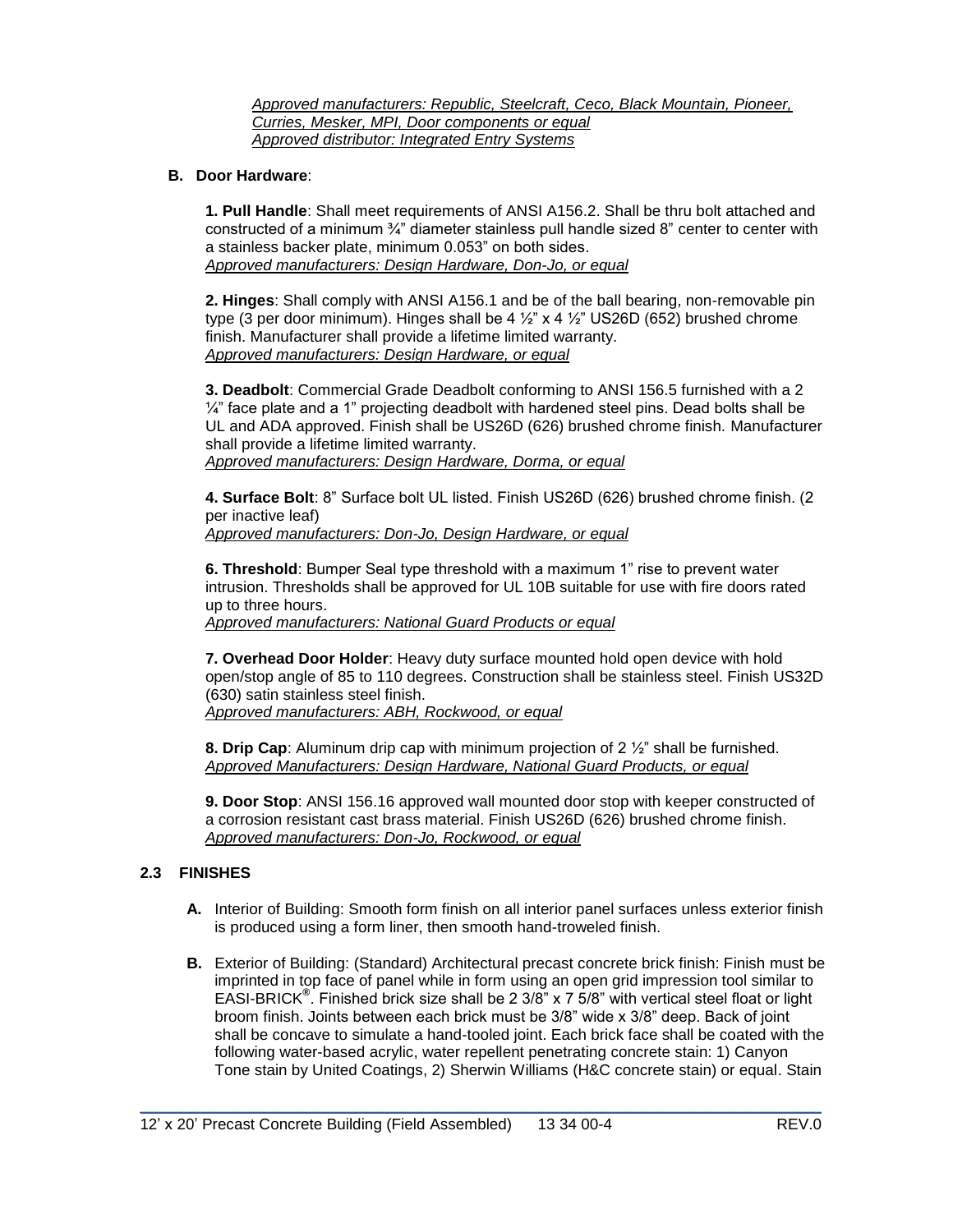shall be applied per manufacturer's recommendation. Joints shall be kept substantially free of stain to maintain a gray concrete color. Stain color shall be BRICK RED unless specified otherwise.

- **C.** Exterior of Building (Option #1): Washed brown riverstone applied-aggregate finish on all exterior wall surfaces. Aggregate must be seeded into top of panel while in form, chemically retarded, and high-pressure washed to expose the aggregate to a depth of 1/8".
- **D.** Exterior of Building (Option #2): Additional finishes are available and will vary by local producer.

## **SECTION 3 – EXECUTION**

## **3.1 SITE PREPARATION RECOMMENDATION** (Field assembled on cast-in-place floor)

Work under this section relates to installation of the building by Easi-Set licensed producer on the customer's prepared foundation and site

**A.** Slab on grade (designed by others) to be minimum 6" thick and 4,000 psi steel reinforced concrete. Slab to be level within 1/8" in both directions and capable of supporting loads imposed by the structure. Floor slab must have a  $\frac{1}{2}$ " step-down around the entire perimeter to prevent water migration into the building along the bottom of wall panels.

## *OR*

## **3.2 SITE PREPARATION RECOMMENDATION** (Field assembled on precast floor system)

- **A**. EASI-SET**®** building shall bear fully on a crushed stone base that is at least two feet larger than the length and width of the building.
- **B.** Stone shall be a minimum of 4" thick and down to firm subgrade. The vertical soil capacity under stone shall be compacted to have minimum bearing of 1,500 pounds per square foot. Stone shall be  $3/8$ " or smaller and must be screeded to level within  $\frac{1}{4}$ " in both directions. Stone shall be placed within a perimeter form with flat and level top edge for screeding. Forming material shall remain around stone until after the building is set.
- **C.** The crushed stone base shall be kept within the confines of the soil or perimeter form. Do not allow the base to become unconfined so that it may wash, erode, or otherwise be undermined.

## *OR*

If building is placed on pavement or a concrete slab, substrate below pavement or slab must have a vertical soil capacity of 1,500 pounds per square foot. Ensure bearing surface for building is flat and level. As required, place adequate material (stone or sand) to 1" above highest point of area where building will be placed and at least 1'-0" wide all around the building footprint. Retain stone or sand with a perimeter form to prevent the material from washing out.

**D.** Provide positive drainage for the fill, pad or slab as required.

## **3.2 SITE ACCESS**

Contractor must provide a level, unobstructed area large enough for a crane and a tractor-trailer to park adjacent to the pad. Crane must be able to place outriggers within